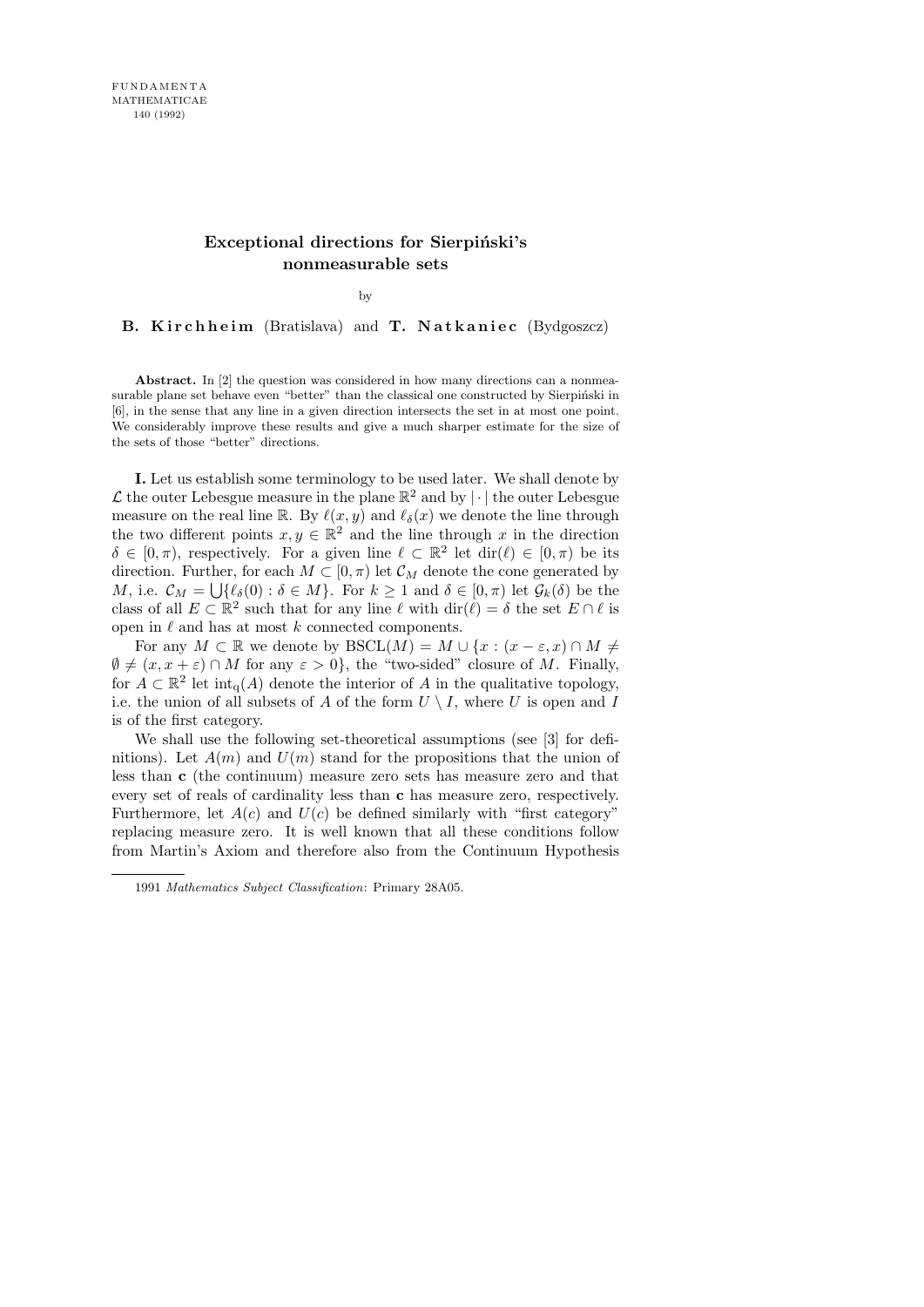(see e.g. [5]). If not explicitly stated otherwise, we are working in ZFC without further assumptions.

A subset S of R is called an S-set (Sierpinski set) if  $S \cap A$  has cardinality less than c for each  $A \subset \mathbb{R}$  with Lebesgue measure zero. Note that every S-set has inner measure zero and, under the assumption  $A(m)$ , it is easy to construct an S-set having full outer measure (see e.g. [4]). A subset L of  $\mathbb R$ is called a Lusin set if  $L \cap A$  has cardinality less than c for each nowhere dense  $A \subset \mathbb{R}$ .

II. Sierpiński [6] constructed an example of a nonmeasurable (and without the Baire property) subset  $E$  of the plane whose intersection with any line consists of at most two points. It follows immediately that the complement of Sierpiński's set belongs to  $\bigcap_{\delta \in [0,\pi)} \mathcal{G}_3(\delta)$  and therefore, we are mainly interested in the "better" classes  $\mathcal{G}_2(\delta)$ .

Frantz [2] proved that if  $A(m)$  holds and  $|[0, \pi) \setminus D| = 0$  then every set in  $\bigcap_{\delta \in D} \mathcal{G}_2(\delta)$  is measurable and, on the other hand, if  $|D| = 0$  then  $\bigcap_{\delta \in D} \mathcal{G}_2(\delta) \cap \bigcap_{\delta \in [0,\pi)} \mathcal{G}_3(\delta)$  contains a nonmeasurable set. These results lead in a natural way to the following questions:

1. Is full outer measure of D sufficient for measurability of sets in  $\bigcap_{\delta \in D} \mathcal{G}_2(\delta) \cap \bigcap_{\delta \in [0,\pi)} \mathcal{G}_3(\delta)$ ?

2. Is a positive inner measure of D sufficient for measurability of sets in  $\bigcap_{\delta\in D}\mathcal{G}_2(\delta)\cap\bigcap_{\delta\in[0,\pi)}\mathcal{G}_3(\delta)?$ 

Proposition 1 below answers the first question in the negative.

LEMMA 1. Let  $S \subset [0, \pi)$  be an S-set. Then for each line  $\ell \subset \mathbb{R}^2$  and for every  $x \in \mathbb{R}^2 \setminus \ell$  the set  $\ell \cap \bigcup_{\delta \in S} \ell_{\delta}(x)$  is an S-set on  $\ell$ .

P r o o f. Since every isometry maps  $S$ -sets onto  $S$ -sets, we can assume that  $x = 0$  and  $\ell = \mathbb{R} \times \{1\}$ . Let  $h : (0, \pi) \to \ell$  be a homeomorphism defined by  $h(x) = (\cot(x), 1)$  for  $x \in (0, \pi)$ . Then h and  $h^{-1}$  map measure zero sets onto measure zero sets and  $\ell \cap \bigcup_{\delta \in S} \ell_{\delta}(0) = h(S \setminus \{0\})$ . It is easy to verify that  $h(S \setminus \{0\})$  is an S-set and therefore  $\ell \cap \bigcup_{\delta \in S} \ell_{\delta}(0)$  is an S-set on  $\ell$ .

PROPOSITION 1. Assume  $A(m)$ . Then for any S-set  $D \subset [0, \pi)$  the class  $\bigcap_{\delta \in D} \mathcal{G}_2(\delta) \cap \bigcap_{\delta \in [0,\pi)} \mathcal{G}_3(\delta)$  contains nonmeasurable sets.

P r o o f. Let  $(F_\alpha)_{\alpha<\mathbf{c}}$  be the net of all closed subsets of  $\mathbb{R}^2$  with positive measure. Let  $D \subset [0, \pi)$  be an S-set. We choose inductively a net  $(x_{\alpha})_{\alpha < \mathbf{c}}$ such that

$$
x_{\alpha} \in F_{\alpha} \setminus \left( \{ x_{\beta} : \beta < \alpha \} \cup \bigcup_{\beta, \gamma < \alpha} \ell(x_{\beta}, x_{\gamma}) \cup \bigcup_{\beta < \alpha} (x_{\beta} + C_D) \right).
$$

Assume that for some  $\alpha < c$  and for all  $\beta < \alpha$  points  $x_{\beta}$  are already defined. Fix  $\delta \in [0, \pi) \setminus D$ . According to Fubini's Theorem, there exists a line  $\ell$  in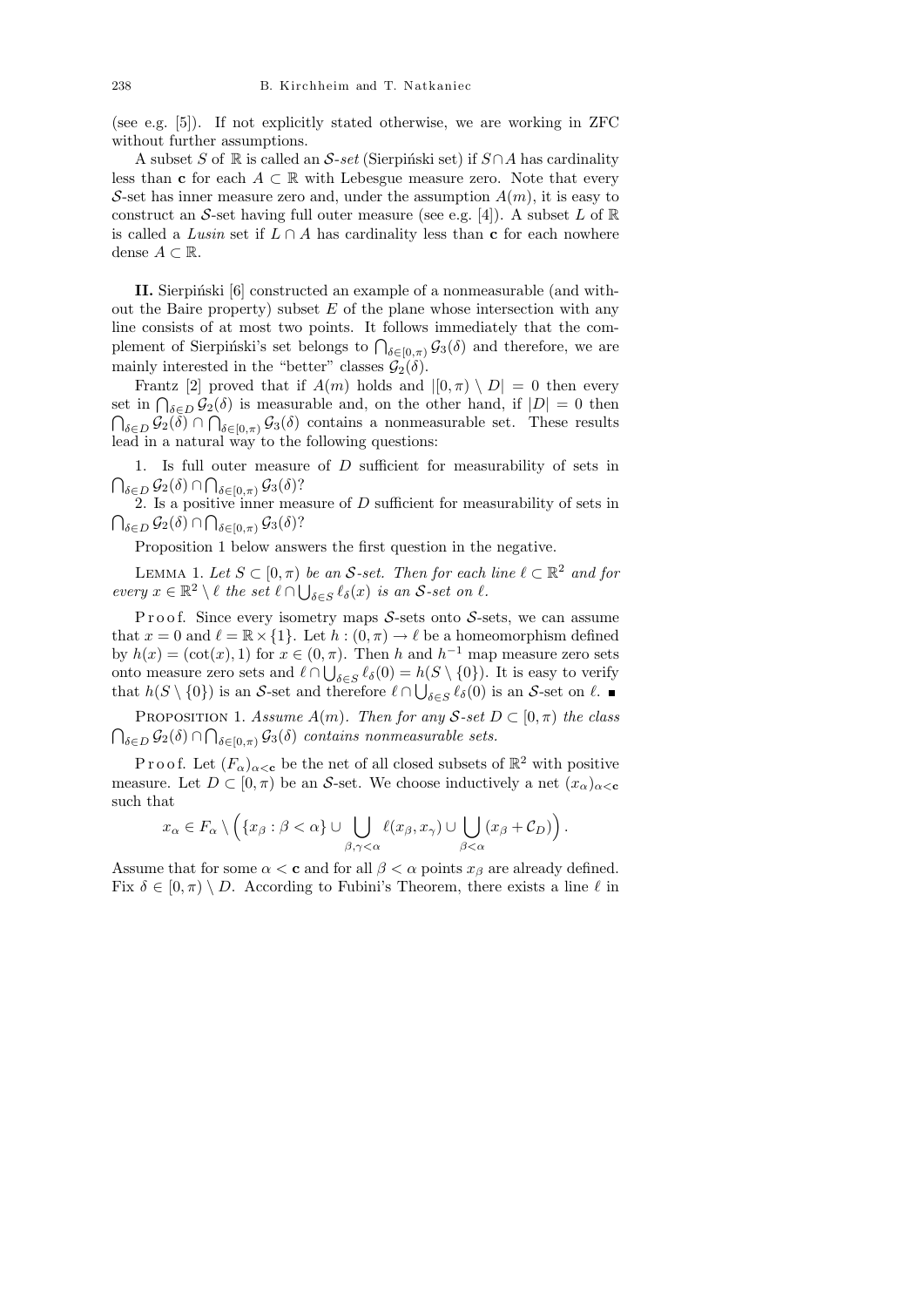the direction  $\delta$  such that  $x_{\beta} \notin \ell$  for  $\beta < \alpha$  and  $\ell \cap F_{\alpha}$  has a positive linear measure. Lemma 1 implies that  $\ell \cap (x_{\beta} + C_D)$  is an S-set on  $\ell$  for each  $\beta < \alpha$ . Since the union of less than  $\mathbf c$  S-sets is an S-set, the set

$$
\ell \cap \Big(\bigcup_{\beta,\gamma<\alpha} \ell(x_{\beta},x_{\gamma}) \cup \bigcup_{\beta<\alpha} (x_{\beta} + C_D)\Big)
$$

has linear inner measure zero and consequently,

$$
\ell \cap F_{\alpha} \setminus \Big( \bigcup_{\beta, \gamma < \alpha} \ell(x_{\beta}, x_{\gamma}) \cup \bigcup_{\beta < \alpha} (x_{\beta} + C_D) \Big)
$$

is nonempty; select  $x_{\alpha}$  from this set. Finally, it is easy to verify that the set  $E = \mathbb{R}^2 \setminus \{x_\alpha : \alpha < c\}$  belongs to  $\bigcap_{\delta \in D} \mathcal{G}_2(\delta) \cap \bigcap_{\delta \in [0,\pi)} \mathcal{G}_3(\delta)$  and is nonmeasurable.  $\blacksquare$ 

COROLLARY 1. If we assume  $A(m)$  then there exists  $D \subset [0, \pi)$  of full outer measure for which  $\bigcap_{\delta \in D} \mathcal{G}_2(\delta) \cap \bigcap_{\delta \in [0,\pi)} \mathcal{G}_3(\delta)$  contains nonmeasurable sets.

The next theorem answers our second question in the affirmative.

THEOREM 1. Let  $D \subset [0, \pi)$  have positive inner measure. Then any  $E \in \bigcap_{\delta \in D} \mathcal{G}_2(\delta)$  is measurable.

This theorem is a special case of the following proposition (set  $n = 1$  and  $c = |D|_*/2\pi$ , which will be applied below a second time and which uses an idea from Theorem 2 in [2].

PROPOSITION 2. Let  $c > 0$ ,  $n \ge 1$  and  $D \subset [0, \pi)$  be such that for all  $x^1, \ldots, x^n \in \mathbb{R}^2$  mutually different and any  $j \leq n$ 

$$
\limsup_{r\searrow 0}\frac{\mathcal{L}_*((\bigcup_{i=1}^n(x^i+\mathcal{C}_D))\cap B(x^j,r))}{\mathcal{L}(B(x^j,r))}>c\,,
$$

where  $B(x,r) = \{y \in \mathbb{R}^2 : ||x - y|| < r\}$  and  $\mathcal{L}_*(A)$  denotes the inner measure of A. Then each  $E \in \bigcap_{\delta \in D} \mathcal{G}_2(\delta)$  is Lebesgue measurable.

P r o o f. Using a suitable rotation of the plane, we may assume that  $0 \in$ D. For any  $p < q$  let  $E(p,q) = \{y : (p,q) \times \{y\} \subset E\}$ . Obviously,  $E \in \mathcal{G}_2(0)$ implies  $E = \bigcup \{ (p, q) \times E(p, q) : p < q \text{ rationals} \}.$  Hence, the measurability will follow if we show that for any  $p < q$  there exists a measurable set A satisfying  $(p, q) \times E(p, q) \subset A \subset E$ . But this is a consequence of the following statement:

$$
(*) \tfor any  $p < q$ ,  $\mathcal{L}(((p,q) \times \text{BSCL}(E(p,q))) \setminus E) = 0.$
$$

Indeed, since  $\mathbb{R} \setminus \text{BSCL}(E(p,q))$  has all connected components nondegenerate and hence at most countably many of them, we infer that  $(p, q)$  ×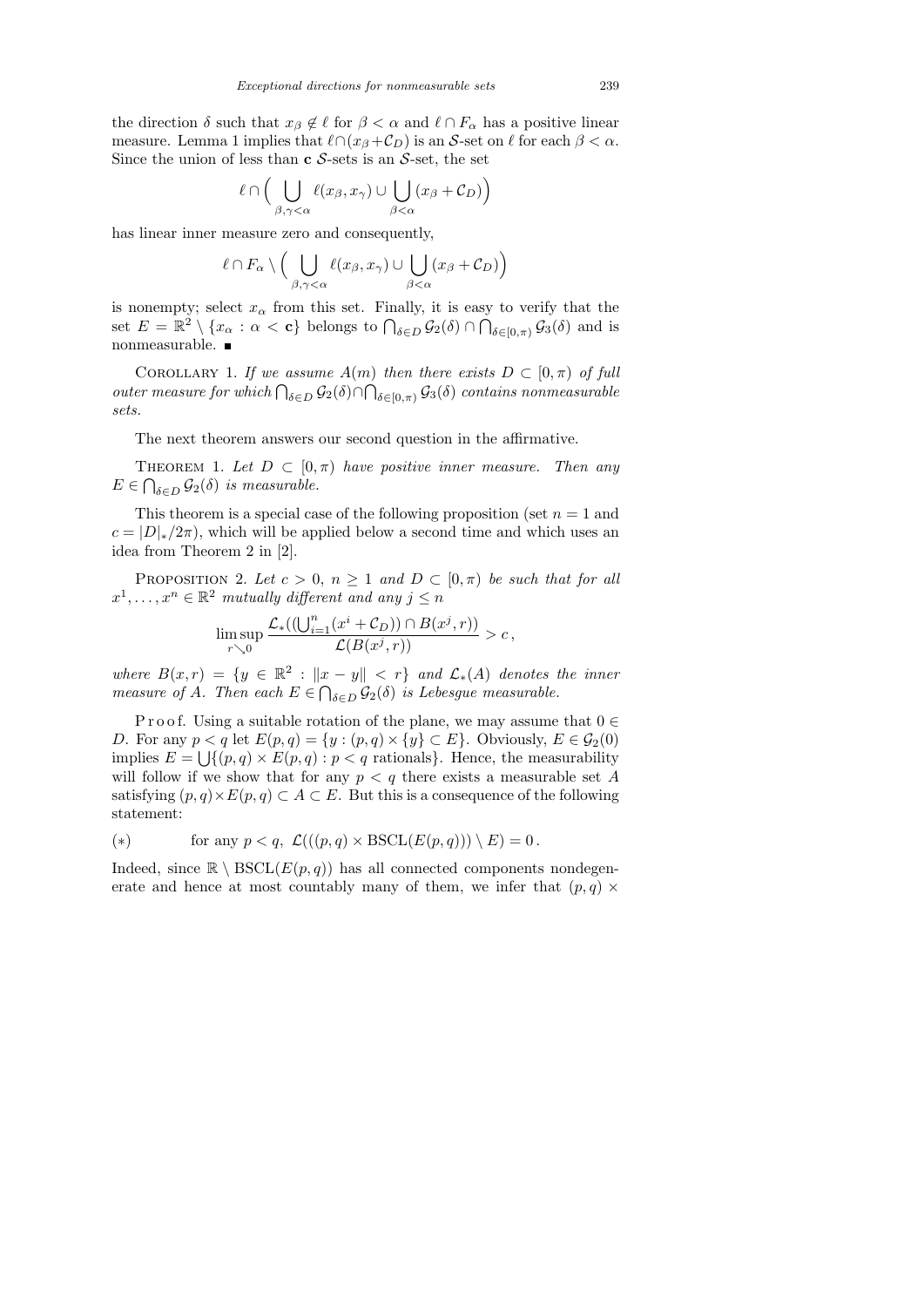BSCL( $E(p,q)$ ) is a  $G_{\delta}$ -set, and hence measurable. Therefore, (\*) ensures that we could choose

$$
A = ((p, q) \times \text{BSCL}(E(p, q))) \setminus ((p, q) \times \text{BSCL}(E(p, q)) \setminus E).
$$

So, let us prove (∗). Assume

$$
S = ((p, q) \times \text{BSCL}(E(p, q))) \setminus E
$$

is not of measure zero and let  $\widetilde{S}$  be a measurable hull of S. Lebesgue's density theorem (see e.g. [1], p. 184) implies that there exists a measure zero set  $S_0$  such that any  $x \in \widetilde{S} \setminus S_0$  is a density point of  $\widetilde{S}$  and hence a point of outer density of S. Consequently, we can find  $x^1 \in S \backslash S_0$ . Obviously

$$
x_1^1 \in (p, q)
$$
 and  $x_2^1 \in \text{BSCL}(E(p, q)) \setminus E(p, q)$ ,

therefore we can choose  $s, t \in E(p, q)$  with  $s < x^1$   $\le t$  such that

$$
\mathcal{L}(B(x^1,1)\cap L_{x^1}) > (1-c)\mathcal{L}(B(x^1,1))
$$

where  $L_y = \bigcup \{ \ell_{\delta}(y) : \ell_{\delta}(y) \cap ((p, q) \times \{s\}) \neq \emptyset \text{ and } \ell_{\delta}(y) \cap ((p, q) \times \{t\}) \neq \emptyset \}$ for general y. This inequality together with the definition of a point of outer density imply that we can find  $n-1$  different points  $x^2, \ldots, x^n \in$  $S \cap ((p,q) \times (s,t)) \cap L_{x^1} \setminus \{x^1\}.$  Since  $L_y \setminus \{y\}$  is always open, there is an  $R > 0$  such that

$$
B(x^1, R) \subset ((p, q) \times (s, t)) \cap L_{x^2} \cap \ldots \cap L_{x^n} \setminus \{x^2, \ldots, x^n\}.
$$

Now notice that for any  $x \in S \cap ((p,q) \times (s,t)),$ 

$$
L_x \cap (x + C_D) \cap ((p, q) \times (s, t)) \setminus \{x\} \subset E.
$$

Indeed, by definition any line  $\ell_{\delta}(x)$  contained in  $L_x \cap (x + C_D)$  intersects  $(p, q) \times \{s, t\} \subset E$  on both sides of x and has on both sides of x precisely one connected component of  $\ell_{\delta}(x) \cap E$  (since  $x \notin E$  and  $\delta \in D$ ). However, since  $\delta \neq 0$  and since  $x_2^1$  is a two-sided accumulation point of  $E(p, q)$ , the union of those two connected components also contains  $\ell_{\delta}(x) \cap ((p, q) \times (s, t)) \setminus \{x\},\$ as was to be shown.

Summarizing we obtain

$$
[(x^1 + C_D) \cup \ldots \cup (x^n + C_D)] \cap B(x^1, R) \cap L_{x^1} \setminus \{x^1\} \subset E.
$$

However, according to the assumptions on  $D$  and  $L_{x^1}$ ,

$$
\limsup_{r\searrow 0}\frac{\mathcal{L}_*(E\cap B(x^1,r))}{\mathcal{L}(B(x^1,r))}>0.
$$

But, since  $E \cap S = \emptyset$ , this contradicts the fact that  $x^1$  is a point of outer density of S and proves  $(*)$  as well as the whole proposition.

According to Proposition 1, outer measure cannot be used to guarantee that a given set  $D \subset [0, \pi)$  is sufficiently large to make each  $E \in \bigcap_{\delta \in D} \mathcal{G}_2(\delta)$ measurable. Since the set constructed there was of inner measure zero,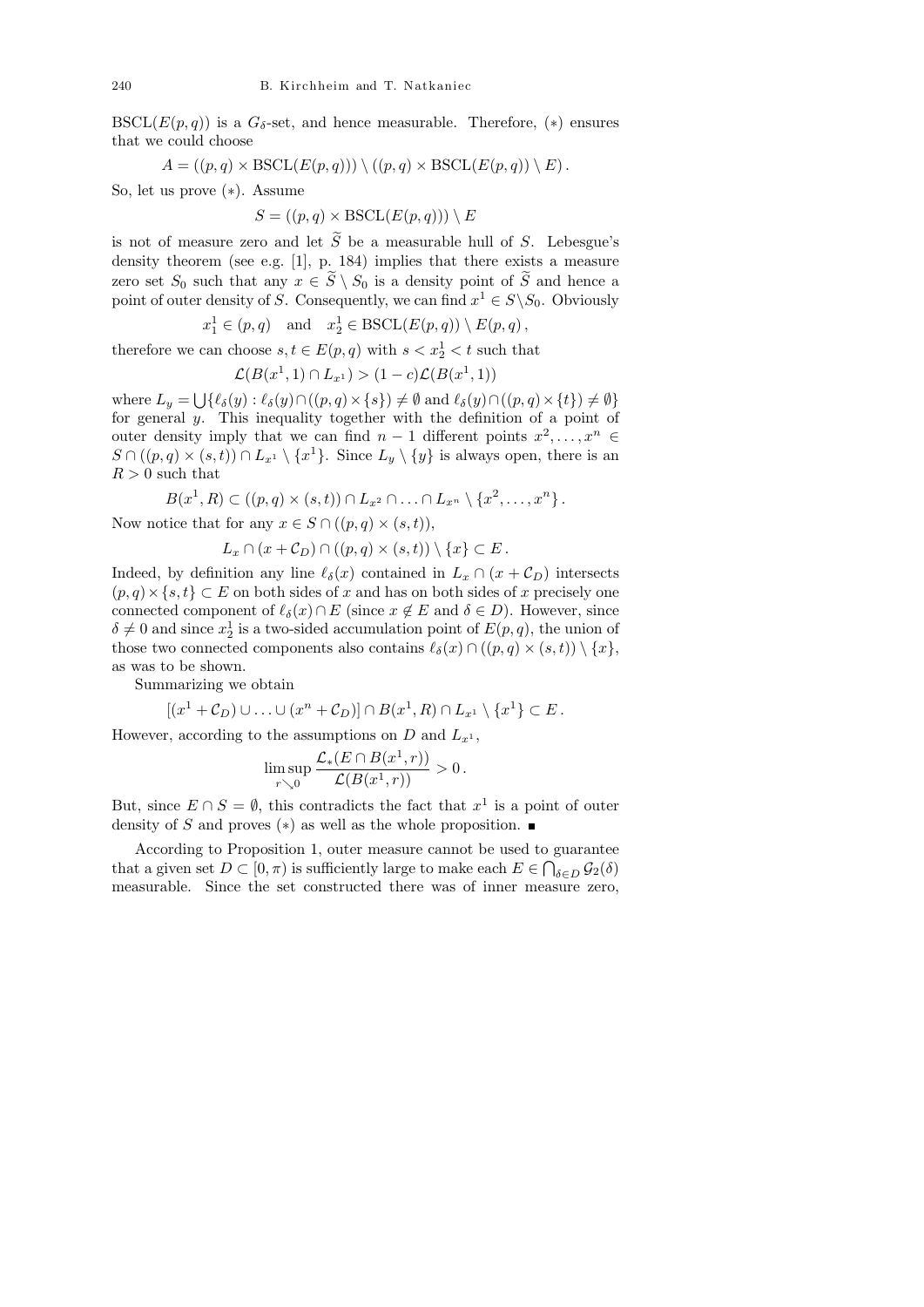this example together with Theorem 1 could lead to the conjecture that  $\bigcap_{\delta \in D} \mathcal{G}_2(\delta)$  consists only of measurable sets iff  $D \subset [0, \pi)$  has positive inner measure. However, this is refuted by

THEOREM 2. Assume  $U(m)$ . Then there exists  $D \subset [0, \pi)$  of inner measure zero such that any  $E \in \bigcap_{\delta \in D} \mathcal{G}_2(\delta)$  is measurable.

Indeed, this is an immediate consequence of Proposition 2 and the following

PROPOSITION 3. There exists  $M \subset [0, \pi)$  with no nonempty perfect subset and such that

$$
V = \mathbb{R}^2 \setminus [(x + \mathcal{C}_M) \cup (y + \mathcal{C}_M) \cup (z + \mathcal{C}_M)]
$$

is contained in the union of less than **c** lines whenever  $x, y, z \in \mathbb{R}^2$  are three different points. Hence M has inner measure zero,  $\text{int}_{q}(M) = \emptyset$  and if we suppose  $U(m)$  (resp.  $U(c)$ ) to be true then V has measure zero (resp. is of the first category) whenever  $x, y, z$  are different.

P r o o f. For any  $s, t \in [0, \pi)$  and any three different  $x, y, z \in \mathbb{R}^2$  we set  $T(x, y, z) = \ell(x, y) \cup \ell(y, z) \cup \ell(z, x)$  and let  $M(s, t; x, y, z)$  be the set of all  $u \in$  $[0, \pi)$  such that there is a bijection  $f : \{1, 2, 3\} \to \{x, y, z\}$  with  $\ell_s(f(1)) \cap$  $\ell_t(f(2)) \cap \ell_u(f(3)) \setminus T(x, y, z) \neq \emptyset$ . Simple geometrical reasoning yields that for any fixed f there is at most one such u and hence  $M(s, t; x, y, z)$  contains at most 6 elements. Next, let  ${C_{\alpha}}_{\alpha<\mathbf{c}}$  be the system of all perfect subsets of  $[0, \pi)$  and let  $\{(x^{\alpha}, y^{\alpha}, z^{\alpha})\}_{\alpha < \mathbf{c}}$  be an enumeration of all triples of different points in  $\mathbb{R}^2$ .

Now, assume that for some  $\kappa < c$  all  $t_{\alpha}, \alpha < \kappa$ , have already been chosen. Then a simple comparison of cardinalities shows that we can select some

(\*) 
$$
t_{\kappa} \in C_{\kappa} \setminus \bigcup_{\alpha \leq \kappa} \bigcup_{\beta, \gamma < \kappa} M(t_{\beta}, t_{\gamma}; x^{\alpha}, y^{\alpha}, z^{\alpha}).
$$

Finally, the set  $M = [0, \pi) \setminus \{t_\alpha : \alpha < \mathbf{c}\}\$  has all the required properties. From  $(*)$  it is obvious that M contains no nonempty perfect sets. To verify the second property of M it suffices to show that for each  $\kappa < c$  the set

$$
S_{\kappa} = (x^{\kappa} + C_{[0,\pi)\backslash M}) \cap (y^{\kappa} + C_{[0,\pi)\backslash M}) \cap (z^{\kappa} + C_{[0,\pi)\backslash M})
$$

is a subset of

$$
T(x^{\kappa},y^{\kappa},z^{\kappa}) \cup (x^{\kappa}+\mathcal{C}_{\{t_{\alpha}:\alpha<\kappa\}}) \cup (y^{\kappa}+\mathcal{C}_{\{t_{\alpha}:\alpha<\kappa\}}) \cup (z^{\kappa}+\mathcal{C}_{\{t_{\alpha}:\alpha<\kappa\}}).
$$

(Note that if we assume  $U(m)$  (resp.  $U(c)$ ) then this last set has measure zero (resp. is of the first category).)

But indeed, if  $p \in S_\kappa \backslash T(x^\kappa, y^\kappa, z^\kappa)$  then  $p \in \ell_{t_\alpha}(x^\kappa) \cap \ell_{t_\beta}(y^\kappa) \cap \ell_{t_\gamma}(z^\kappa)$  for three different ordinals  $\alpha, \beta, \gamma < c$ . Hence there are  $\alpha' < \beta' < \gamma' < c$  with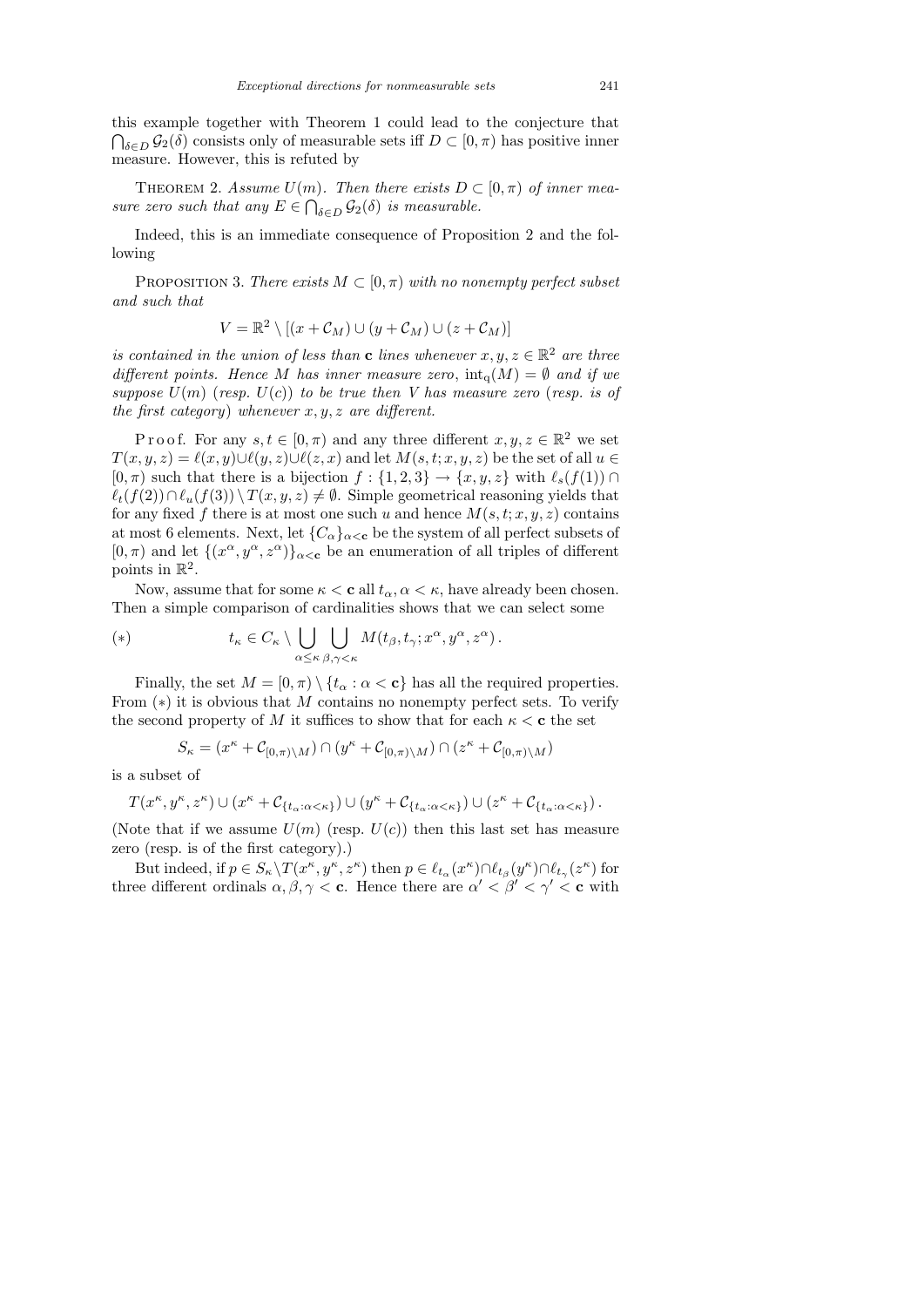$\{\alpha,\beta,\gamma\} = \{\alpha',\beta',\gamma'\}$  and of course,  $t_{\gamma'} \in M(t_{\alpha'}, t_{\beta'}; x^{\kappa}, y^{\kappa}, z^{\kappa})$ . According to (\*) this implies  $\gamma' < \kappa$  and

$$
p\in (x^{\kappa}+\mathcal{C}_{\{t_{\alpha}:\alpha<\kappa\}})\cup (y^{\kappa}+\mathcal{C}_{\{t_{\alpha}:\alpha<\kappa\}})\cup (z^{\kappa}+\mathcal{C}_{\{t_{\alpha}:\alpha<\kappa\}})\,.
$$

Let us remark that in the same way as Proposition 3 we can prove in ZFC that for any three different points  $x, y, z$  there exists a set M of inner measure zero such that

$$
(x+\mathcal{C}_M) \cup (y+\mathcal{C}_M) \cup (z+\mathcal{C}_M) = \mathbb{R}^2.
$$

On the other hand, it is easy to observe that there is no "universal" set  $M$ of inner measure zero which has the above property for each triple  $x, y, z$  of distinct points in  $\mathbb{R}^2$ .

III. The well-known correlation between measure and category [4] suggests that category analogues of the foregoing results are true. Indeed, one can prove the following theorems (we omit the proofs which are quite the same as in the second section).

PROPOSITION 4. Assume  $A(c)$ . If  $D \subset [0, \pi)$  is of the first category then there exists a set E in  $\bigcap_{\delta \in D} \mathcal{G}_2(\delta) \cap \bigcap_{\delta \in [0,\pi)} \mathcal{G}_3(\delta)$  without the Baire property.

PROPOSITION 5. Assume  $A(c)$ . Then there exists  $D \subset [0, \pi)$  which is of the second category at each point of  $[0, \pi)$  and for which  $\bigcap_{\delta \in D} \mathcal{G}_2(\delta)$  $\bigcap_{\delta \in [0,\pi)} \mathcal{G}_3(\delta)$  contains sets without the Baire property.

PROPOSITION 6. Let  $0 < a < b < \pi$ ,  $n \ge 1$  and  $D \subset [0, \pi)$  satisfy

$$
\{x^1, \ldots, x^n\} + C_{(a,b)} \subset \mathrm{cl}\Big(\mathrm{int}_{\mathrm{q}}\Big(\bigcup_{i=1}^n (x^i + C_D)\Big)\Big)
$$

for any different points  $x^1, \ldots, x^n \in \mathbb{R}^2$ . Then each set E in  $\bigcap_{\delta \in D} \mathcal{G}_2(\delta)$ has the Baire property.

Proof. Similarly to the proof of Proposition 2 it is enough to prove that for each pair of rationals p, q the set  $S = ((p, q) \times BSCL(E(p, q))) \setminus E$ is of the first category. Suppose that  $S$  is of the second category. Then there exist nonempty intervals  $U \subset (p, q)$  and V such that S is of the second category at each point of  $U \times V$ . Fix  $x^1 \in S \cap (U \times V)$  and  $s < x^1$   $\le t$  with  $s, t \in V \cap E(p, q)$  and such that the open set  $\{\delta \in (a, b) : \ell_{\delta}(x^1) \subset L_{x^1}\}\$ is nonvoid. In the same way as in the proof of Proposition 2 we can choose  $n-1$  different points  $x^2, \ldots, x^n \in S \cap (U \times (s,t)) \cap L_{x^1} \setminus \{x^1\}$  and  $R > 0$ such that

$$
B(x^1, R) \subset (U \times V) \cap L_{x^2} \cap \ldots \cap L_{x^n} \setminus \{x^2, \ldots, x^n\}
$$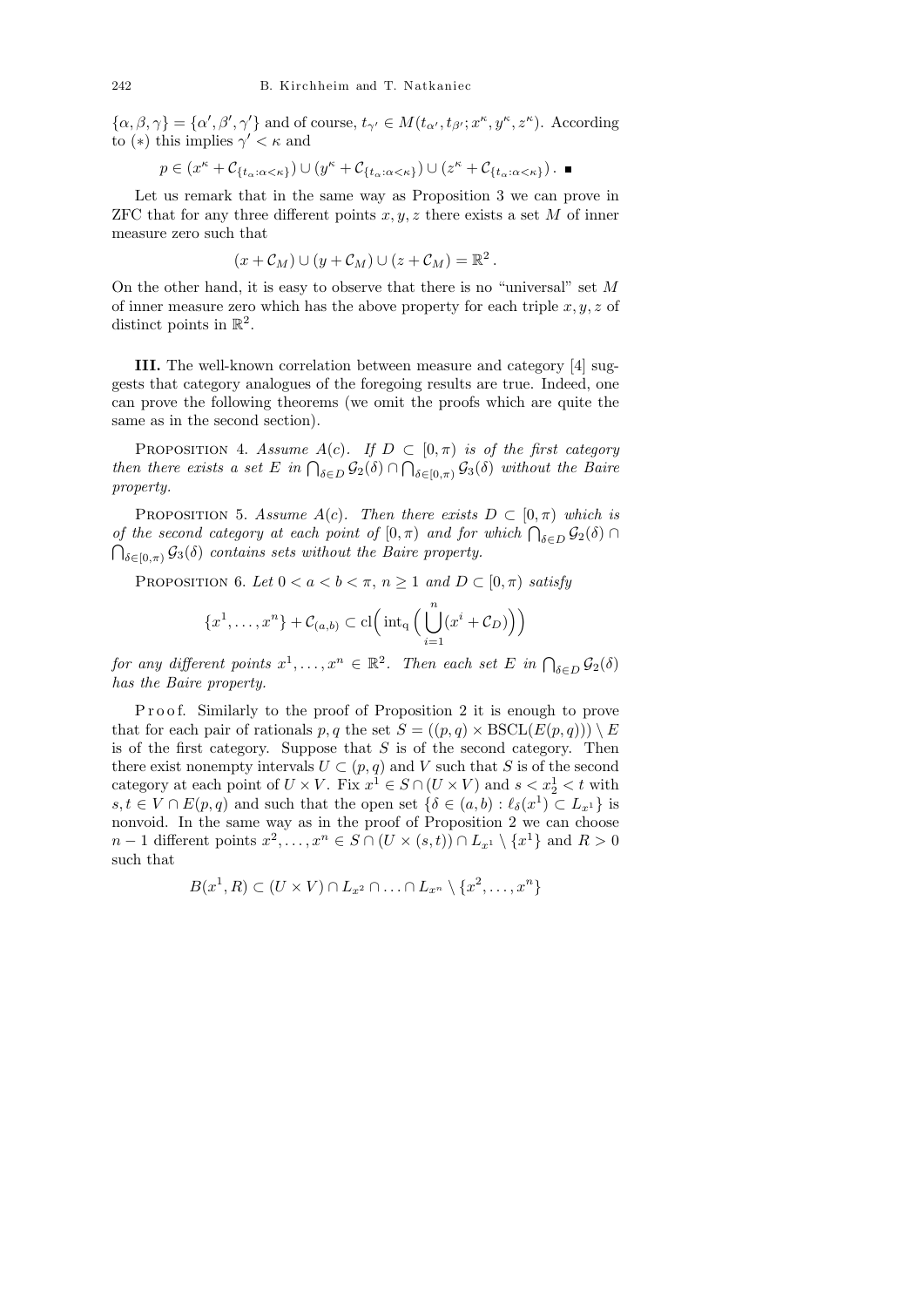and

$$
[(x^1 + C_D) \cup \ldots \cup (x^n + C_D)] \cap B(x^1, R) \cap L_{x^1} \setminus \{x^1\} \subset E.
$$

From the assumption on D it follows that  $E \cap B(x^1, R)$  contains a second category subset with the Baire property, which contradicts the assumption on  $U \times V$ .

THEOREM 3. If  $D \subset [0, \pi)$  contains a second category set having the Baire property, then each set in  $\bigcap_{\delta \in D} \mathcal{G}_2(\delta)$  also has the Baire property.

PROPOSITION 7. Assume  $U(c)$ . Then there exists  $M \subset [0, \pi)$  such that  $\text{int}_{\mathcal{A}}(M) = \emptyset$  and  $\mathbb{R}^2 \setminus [(x+\mathcal{C}_M) \cup (y+\mathcal{C}_M) \cup (z+\mathcal{C}_M)]$  is of the first category whenever  $x, y, z$  are three different points of  $\mathbb{R}^2$ .

THEOREM 4. Assume  $U(c)$ . Then there exists  $D \subset [0, \pi)$  such that  $\text{int}_{q}(D) = \emptyset$  and any set in  $\bigcap_{\delta \in D} \mathcal{G}_{2}(\delta)$  has the Baire property.

**IV.** Now we try to find conditions for  $\bigcap_{\delta \in [0,\pi)} \mathcal{G}_3(\delta) \cap \bigcap_{\delta \in D} \mathcal{G}_2(\delta)$  to contain non-Borel sets.

First, Frantz [2] showed that  $\bigcap_{\delta \in [0,\pi)} \mathcal{G}_3(\delta) \cap \bigcap_{\delta \in D} \mathcal{G}_2(\delta)$  contains only open sets provided that  $[0, \pi) \setminus D$  is finite.

THEOREM 5. If  $[0, \pi) \setminus D$  is countable then any set in  $\bigcap_{\delta \in [0, \pi)} \mathcal{G}_{3}(\delta)$  $\bigcap_{\delta \in D} \mathcal{G}_2(\delta)$  is of type  $G_{\delta \sigma}$ .

Proof. Let  $E \in \bigcap_{\delta \in [0,\pi)} \mathcal{G}_{3}(\delta) \cap \bigcap_{\delta \in D} \mathcal{G}_{2}(\delta)$ . We may assume that  $0, \pi/2 \in D$ . For  $p < q$  define

 $E(p,q) = \{y : (p,q) \times \{y\} \subset E\}, \quad E^*(p,q) = \{x : \{x\} \times (p,q) \subset E\}.$ Obviously,  $E \in \mathcal{G}_2(0) \cap \mathcal{G}_2(\pi/2)$  implies

$$
E = \bigcup \{ [(p, q) \times E(p, q)] \cap [E^*(p', q') \times (p', q')] :
$$

 $p < q, p' < q'$  rationals}.

Similarly to the proof of Proposition 2 it is enough to verify that for any  $p < q$  and  $p' < q'$  the set

$$
M = [(p, q) \times \text{BSCL}(E(p, q))] \cap [\text{BSCL}(E^*(p', q')) \times (p', q')] \setminus E
$$

is countable. One easily observes that for each line  $\ell$  any  $x \in \ell \cap M$  is a twosided cluster point of  $\ell \cap E$ . Hence, for a fixed  $x_0 \in M$  the set  $\ell_{\delta}(x_0) \cap M$ contains at most two points and moreover,  $\ell_{\delta}(x_0) \cap M = \{x_0\}$  whenever  $\delta \in D$ . Since  $[0, \pi) \setminus D$  is countable, the proof is finished.

But what happens for general  $D \subset [0, \pi)$ ? First assume that card $([0, \pi) \setminus$  $D$  < c. If we assume CH then from the foregoing it follows that every set in  $\bigcap_{\delta \in [0,\pi)} \mathcal{G}_3(\delta) \cap \bigcap_{\delta \in D} \mathcal{G}_2(\delta)$  is Borel measurable. On the other hand, if we assume non-CH then there exists  $D \subset [0, \pi)$  such that  $card([0, \pi) \setminus D) < \mathbf{c}$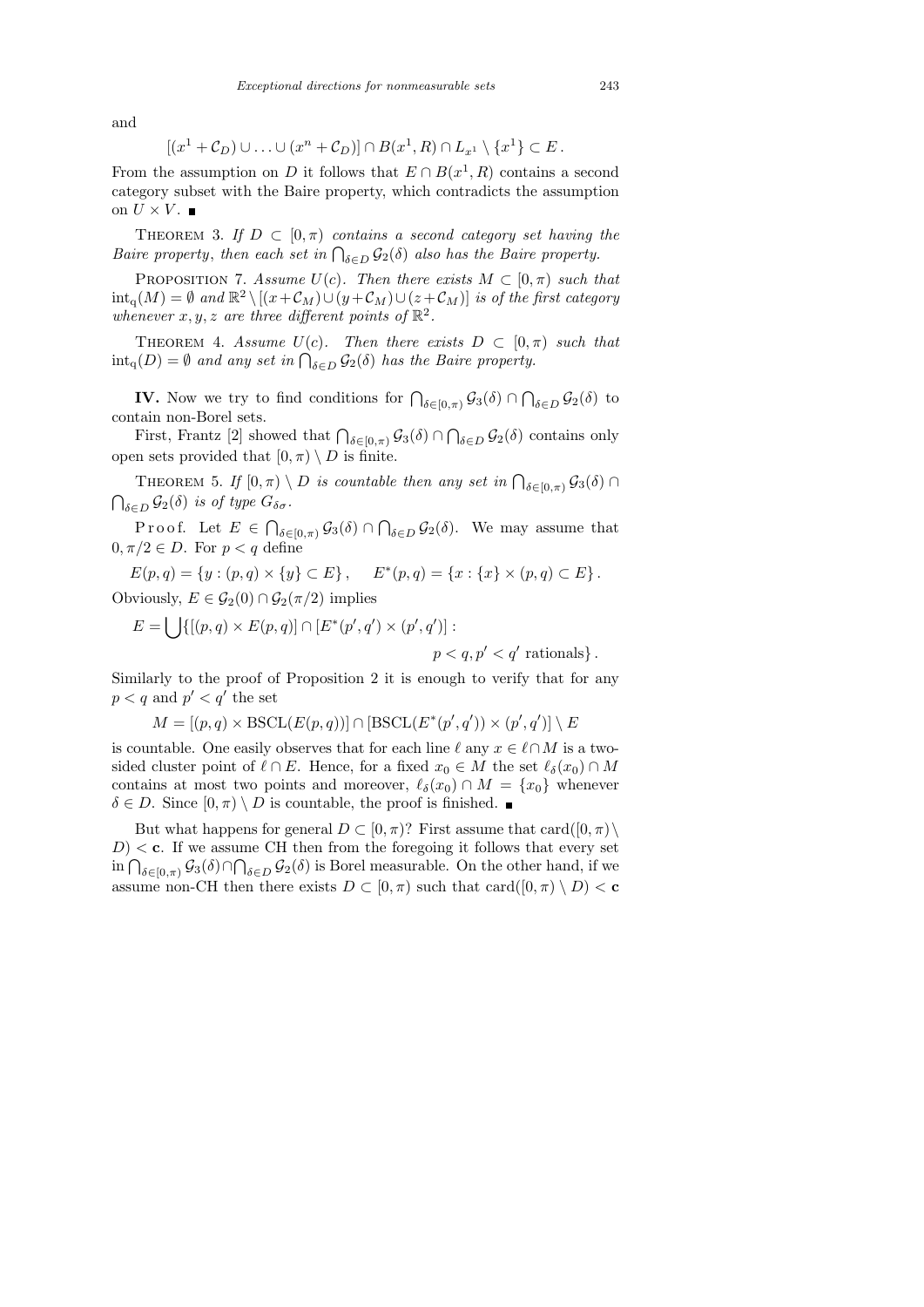and  $\bigcap_{\delta \in [0,\pi)} \mathcal{G}_3(\delta) \cap \bigcap_{\delta \in D} \mathcal{G}_2(\delta)$  contains non-Borel sets. Indeed, let  $M \subset \mathbb{R}^2$ be a set having no three points on a line and with cardinality strictly between  $\aleph_0$  and c. Then  $D = [0, \pi) \setminus \{ \text{dir}(\ell(x, y)) : x, y \in M, x \neq y \}$  has the mentioned properties.

Finally, we allow  $[0, \pi) \setminus D$  of cardinality **c**.

PROPOSITION 8. There exists an open set  $D \subset [0, \pi)$  of full measure such that  $\bigcap_{\delta \in [0,\pi)} \mathcal{G}_3(\delta) \cap \bigcap_{\delta \in D} \mathcal{G}_2(\delta)$  contains  $2^c$  nonprojective sets.

P r o o f. Let  $M \subset [0, \pi/2)$  be a perfect set with symmetrical index (also called packing dimension)  $\text{Dim}(E) = 0$  (see [7]). Then the sets M of all points of  $\mathbb{R}^2$  with polar coordinates  $r = 1$  and  $\phi \in M$  and  $D = [0, \pi) \setminus [\pi/2 +$  $(1/2)(M+M)$ ] (where  $\pi/2+(1/2)(M+M) = {\pi/2+(1/2)(y+z) : y, z \in M}$ ) are perfect and have packing dimension zero [7]. Consequently, D is open and has full measure. Let E be a fixed subset of M. Evidently,  $E^c \in$  $\bigcap_{\delta \in [0,\pi)} \mathcal{G}_3(\delta)$  where  $E^c = \mathbb{R}^2 \setminus E$ . We shall verify that  $E^c \in \bigcap_{\delta \in D} \mathcal{G}_2(\delta)$ . Assume that  $E^c \notin \mathcal{G}_2(\gamma)$  for some  $\gamma \in [0, \pi)$ . Then there exist  $x, y \in \tilde{M}$  for which the line  $\ell(x, y)$  has direction  $\gamma$ . Let x and y have polar coordinates  $(1, \alpha)$  and  $(1, \beta)$ , respectively. Then simple geometrical reasoning yields that  $\gamma = \pi/2 + (1/2)(\alpha + \beta) \in \pi/2 + (1/2)(M + M)$  and therefore,  $\gamma \notin D$ . Obviously, there are  $2^{\mathbf{c}}$  nonprojective subsets of  $\widetilde{M}$ .

THEOREM 6. For  $D \subset [0, \pi)$  the family  $\bigcap_{\delta \in [0, \pi)} \mathcal{G}_{3}(\delta) \cap \bigcap_{\delta \in D} \mathcal{G}_{2}(\delta)$  contains a non-Borel set iff

(\*) there is an uncountable set  $M \subset \mathbb{R}^2$  having no three points on any line and no two points on lines with directions in D.

Proof. Obviously, the condition  $(*)$  is sufficient. Indeed, if M fulfills (\*), then there exists a non-Borel subset E of M with  $E \in \bigcap_{\delta \in [0,\pi)} \mathcal{G}_3(\delta) \cap$  $\bigcap_{\delta \in D} \mathcal{G}_2(\delta)$ . Now assume that  $\bigcap_{\delta \in [0,\pi)} \mathcal{G}_3(\delta) \cap \bigcap_{\delta \in D} \mathcal{G}_2(\delta)$  contains a non-Borel set E. Let  $\delta_1, \delta_2$  be two different directions in D; assume for convenience that  $\delta_1 = 0$  and  $\delta_2 = \pi/2$ . For  $p, q, p', q'$  let

$$
E_{p,q,p',q'} = [(p,q) \times \text{BSCL}(E(p,q))] \cap [\text{BSCL}(E^*(p',q')) \times (p',q')],
$$
  

$$
M_{p,q,p',q'} = E_{p,q,p',q'} \setminus E.
$$

Since

$$
E = \bigcup \{ E_{p,q,p',q'} \setminus M_{p,q,p',q'} : p < q, p' < q' \text{ rationals} \}
$$

and the  $E_{p,q,p',q'}$  are  $G_{\delta}$ -sets, there are  $p < q$  and  $p' < q'$  such that  $M =$  $M_{p,q,p',q'}$  is uncountable. As in the proof of Theorem 5 we observe that for any line  $\ell$  the set  $\ell \cap M$  has at most two points and is a singleton whenever  $\text{dir}(\ell) \in D$ . Thus M satisfies (\*).